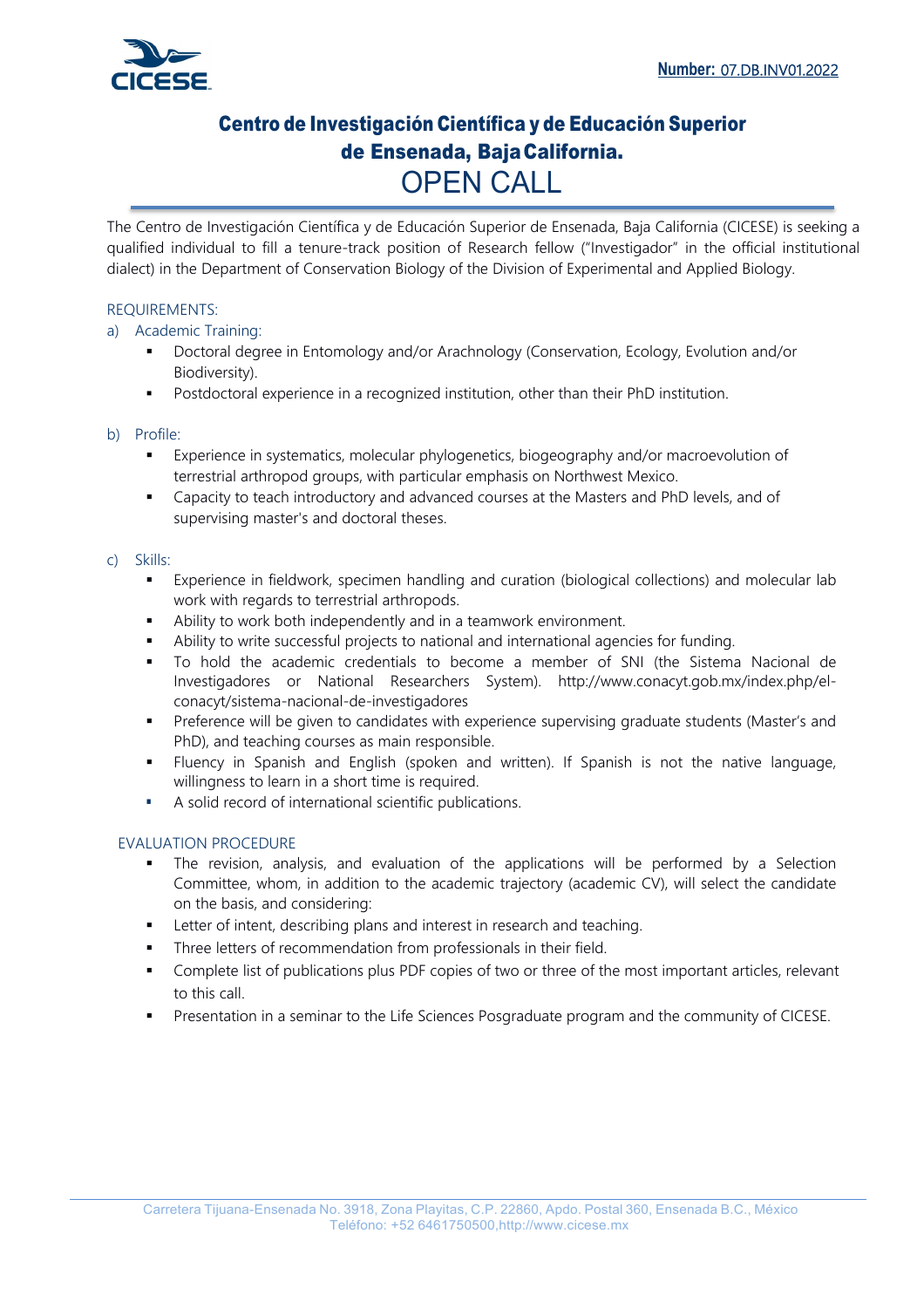

## Centro de Investigación Científica y de Educación Superior de Ensenada, Baja California. OPEN CALL

If the Selection Committee does not decide for any candidate, the call will be declared void, and a new one will be issued.

### SALARY AND BENEFITS:

The economic benefits of the position are: (a) Salary according to an assigned category ("Investigador Asociado B"). (b) Higher benefits than those required by law (vacation bonuses, health insurance for major medical expenses, savings fund, etc.). (c) Productivity bonuses. (d) Scholarship granted by the National Council of Science and Technology if the researcher is part of the National System of Researchers of Mexico SNI (in case of not belonging to the SNI, CICESE expects that the selected candidate applies for admission).

### APPLICATION:

Applications must include the following:

- **Curriculum vitae.**
- Letter of interest with a detailed discussion of research and teaching topics of interest.
- Three letters of recommendation.

Application documents should be sent in digital form through e-mail and in PDF format. The letters of recommendation should be sent directly by the persons making the recommendations directly to:

| CONTACT:              | Dr. Rodrigo Méndez Alonzo<br>Coordinator of the Selection Committee<br><b>Conservation Biology Department</b><br>Experimental and Applied Biology Division |
|-----------------------|------------------------------------------------------------------------------------------------------------------------------------------------------------|
|                       | $E$ -mail:<br>mendezal@cicese.mx<br>Phone:: +52 646 1750500, extension 27267                                                                               |
| Application deadline: | June 17th 2022.                                                                                                                                            |

Publication date: May 17th, 2022.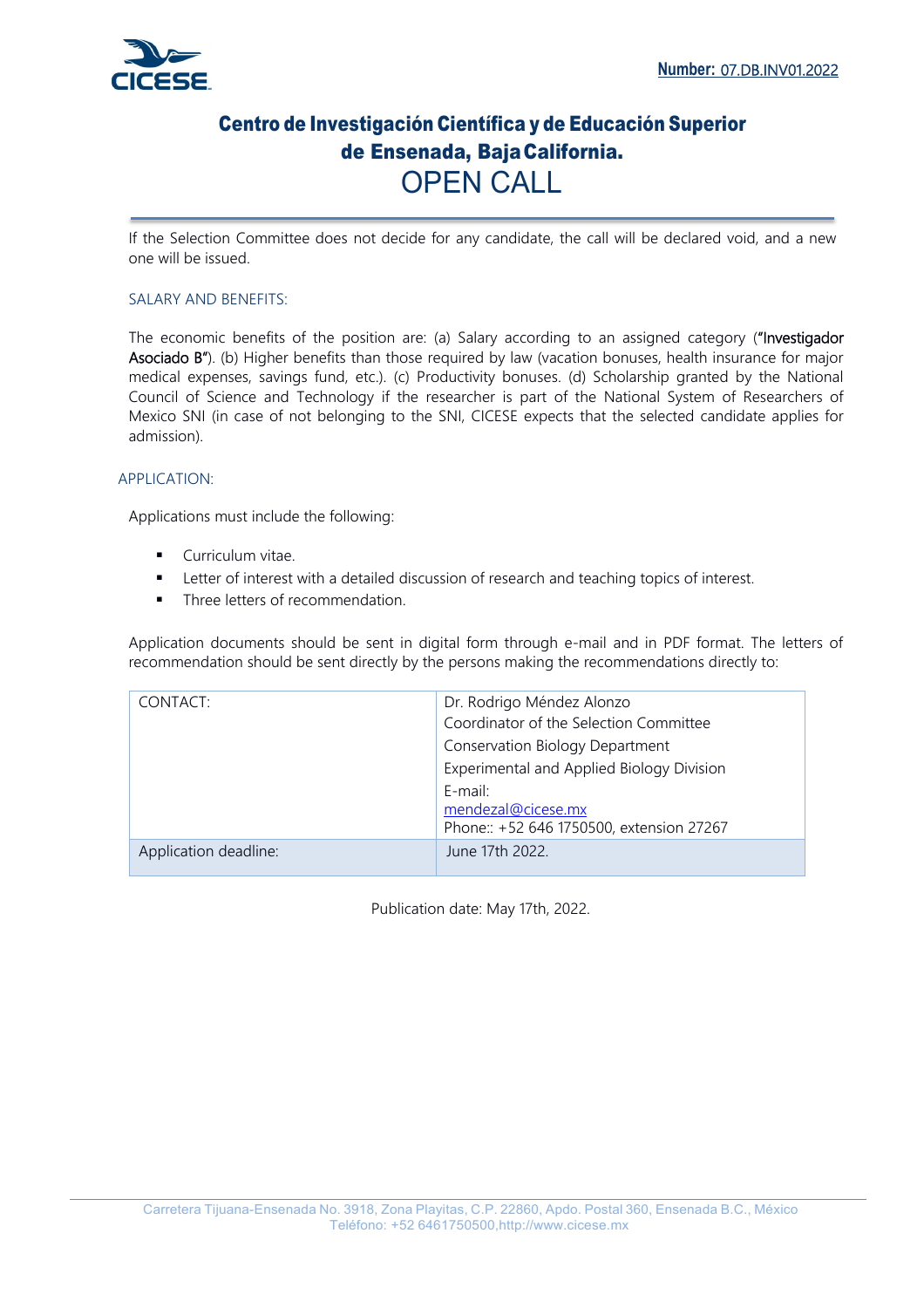

**Number:** 

# Centro de Investigación Científica y de Educación Superior de Ensenada, Baja California. OPEN CALL

APPENDIX SALARY FOR RESEARCH FELLOWS, SPECIFIC TO THE ASSIGNED CATEGORY, 2022

| Lategory             | <b>Level</b> | Gross monthly salary (Mexican pesos) |
|----------------------|--------------|--------------------------------------|
| Associate Researcher |              | \$36,533.16                          |